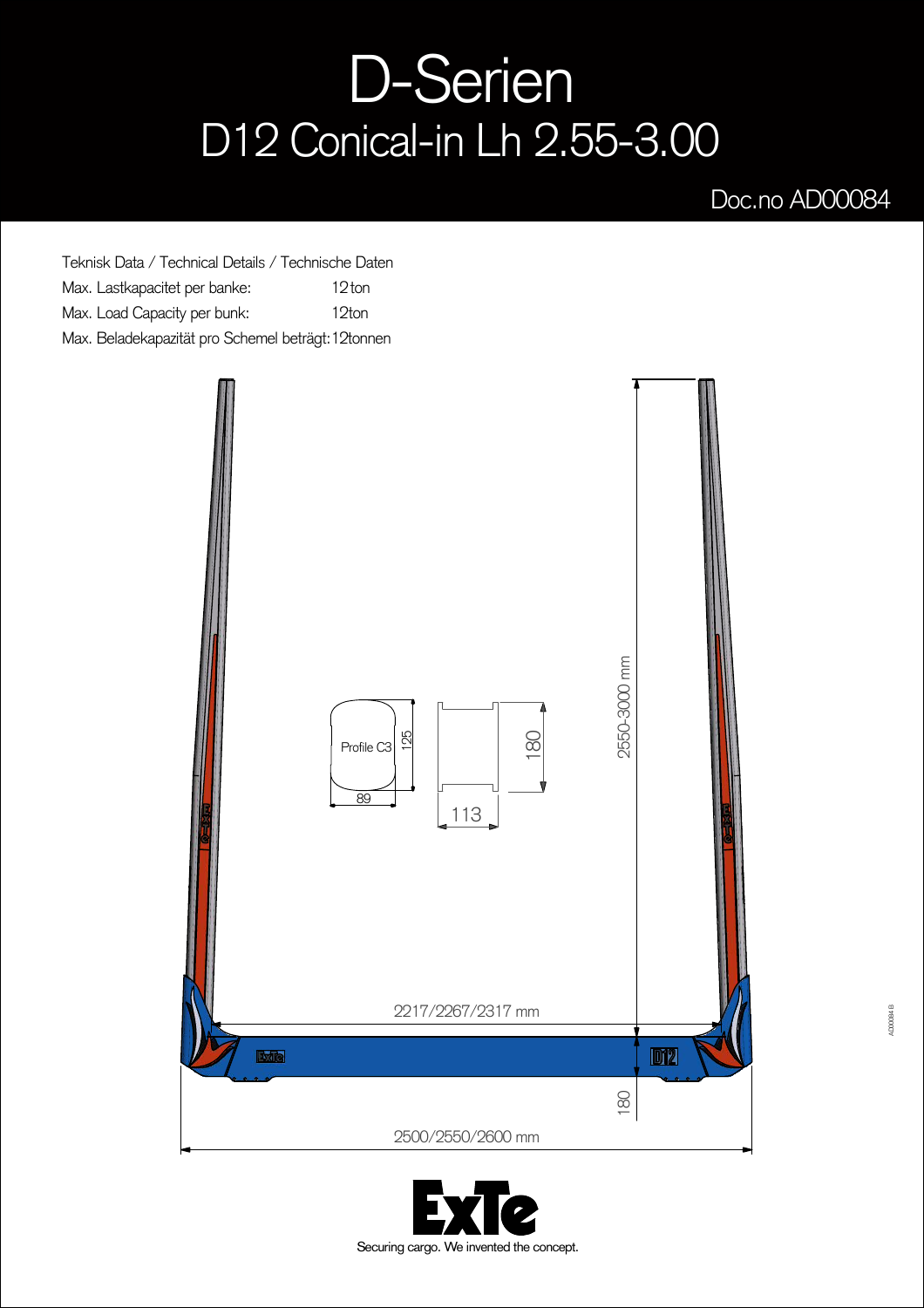



| Pos. | Part.no | Pcs            | Benämning                           | <b>Description</b> | Bezeichnung Weight* |          | 1 m     |        |        |       |      |                                       |        |  |
|------|---------|----------------|-------------------------------------|--------------------|---------------------|----------|---------|--------|--------|-------|------|---------------------------------------|--------|--|
|      | 810450  |                | Stomme D12 2.50                     | <b>Bolster</b>     | Schemelkörper       | 90,29 kg |         |        |        |       |      |                                       |        |  |
|      | 810455  |                | Stomme D12 2.55                     | <b>Bolster</b>     | Schemelkörper       | 91.77 kg |         |        |        |       |      | A mm B mm C mm D mm E1 m3 E2 m3 E3 m3 |        |  |
|      | 810456  |                | Stomme D12 2,60                     | <b>Bolster</b>     | Schemelkörper       | 93,25 kg | Loading | Length | Total  | Depth |      | F 2217 F 2267                         | F 2317 |  |
| O    | 810195  | $\mathfrak{D}$ | Låselement C-Profil                 | Wedge Kit          | Keil                | .54 kal  | height  |        | Height |       |      |                                       |        |  |
| 3    | 801726  | $\mathfrak{D}$ | Stake C3 T12 2710 Conical-in        | Stake              | Runge               | 33,37 kg | 2550    | 2710   | 2730   | 172   | 5,65 | 5.78                                  | 5,91   |  |
| 3    | 801721  | $\mathfrak{D}$ | Stake C3 T12 2760 Conical-in        | Stake              | Runge               | 33,93 kg | 2600    | 2760   | 2780   | 172   | 5.76 | 5,89                                  | 6,02   |  |
| 3    | 801790  | 2              | Stake C3 T12 2810 Conical-in        | Stake              | Runge               | 34,49 kg | 265C    | 2810   | 2830   | 172   | 5,88 | 6,01                                  | 6,14   |  |
| 3    | 801722  | 2              | Stake C3 T12 2860 Conical-in  Stake |                    | <b>IRunge</b>       | 35,06 kg | 2700    | 2860   | 2880   | 172   | 5.99 | 6,12                                  | 6,26   |  |
| 3    | 801791  | $\mathfrak{D}$ | Stake C3 T12 2910 Conical-in  Stake |                    | Runge               | 35,62 kg | 2750    | 2910   | 2930   | 172   | 6.   | 6,23                                  | 6,37   |  |
| 3    | 810723  | $\mathfrak{D}$ | Stake C3 T12 2960 Conical-in        | Stake              | Runge               | 36,20 kg | 2800    | 2960   | 2980   | 172   | 6,2  | 6,35                                  | 6,49   |  |
| 3    | 801792  | $\mathfrak{D}$ | Stake C3 T12 3010 Conical-in  Stake |                    | Runge               | 36,76 kg | 2850    | 3010   | 3030   | 172   | 6,32 | 6,46                                  | 6,6    |  |
| 3    | 801724  | 2              | Stake C3 T12 3060 Conical-in Stake  |                    | Runge               | 37,33 kg | 2900    | 3060   | 3080   | 172   | 6.43 | 6,57                                  | 6,72   |  |
| 3    | 801794  | 2              | Stake C3 T12 3110 Conical-in        | Stake              | Runge               | 37,89 kg | 2950    | 3110   | 3130   | 172   | 6,54 | 6,69                                  | 6,84   |  |
| 3    | 801725  | 2              | Stake C3 T12 3160 Conical-in  Stake |                    | Runge               | 38,53 kg | 3000    | 3160   | 3180   | 172   | 6.65 | 6.8                                   | 6.95   |  |

ExTe förbehåller sig rätten att göra ändringar i specifikationer och<br>annan information i detta dokument utan förhandsinformation.

ExTe reserves the right to make changes in specifications and other information contained in this document without prior notice.

ExTe behält sich das Recht vor, Änderungen an Spezifikationen und anderen<br>Informationen in diesem Dokument ohne vorherige Ankündigung vorzunehmen.



\* Teoretiska

\* Theoretical

\* Theoretisch

AD00084 B

ExTe Fabriks AB, SE-820 62 Färila Sweden. Tel: +46 (0)651 175 00. E-mail: info@exte.se www.exte.se